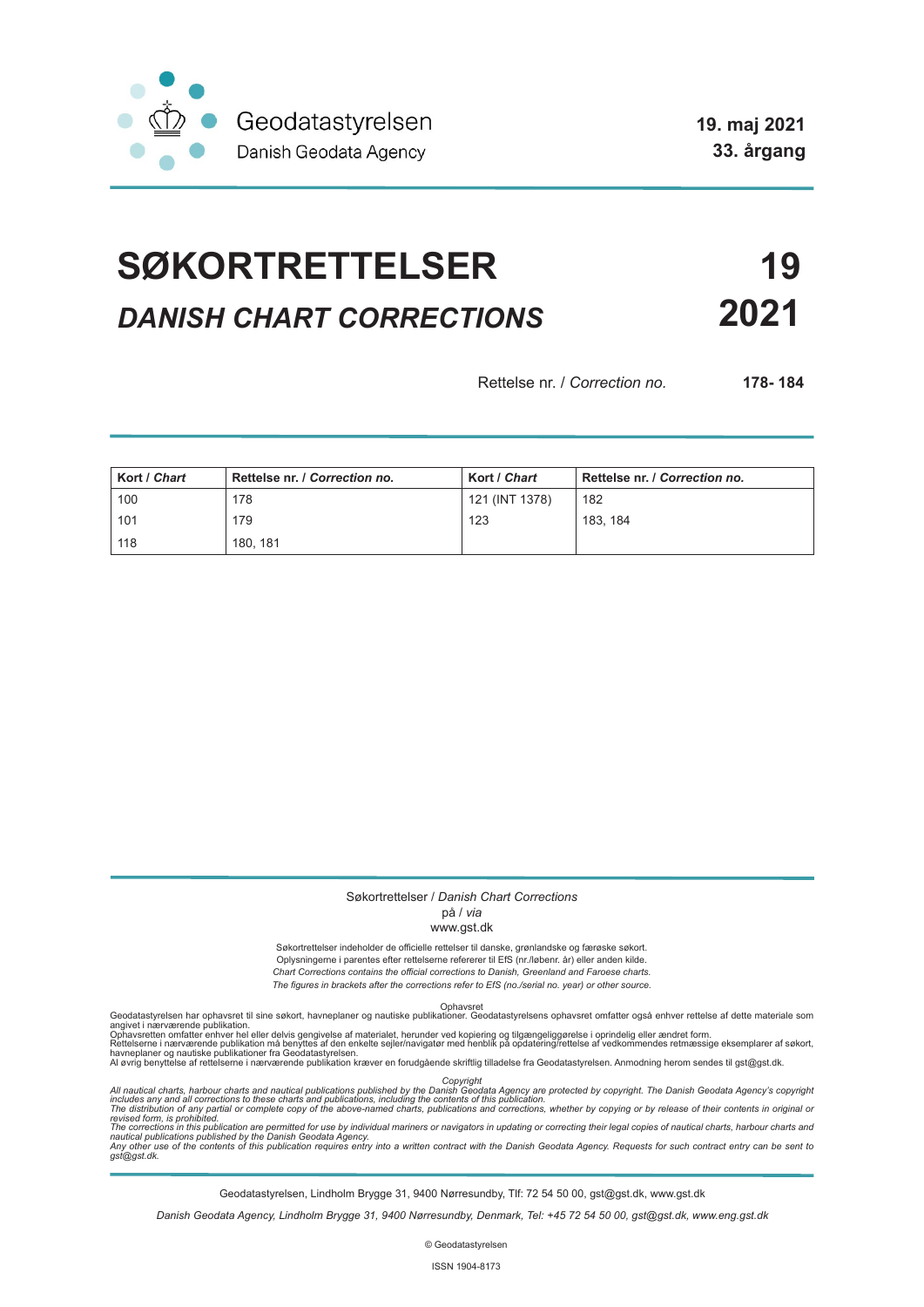| Rettelse nr. /<br>Correction no.<br>Kort / Chart |                                         |                                 |
|--------------------------------------------------|-----------------------------------------|---------------------------------|
|                                                  |                                         |                                 |
| 178                                              | <b>Hirsholm S</b>                       |                                 |
| 100                                              | Tilføj medfølgende udsnit               | 57°27,18'N 010°39,58'E          |
|                                                  | Insert accompanying block               | (19/358 2021)                   |
| 179                                              | <b>Hirsholm S</b>                       |                                 |
| 101                                              | Tilføj medfølgende udsnit               | 57°27,13'N 010°39,99'E          |
|                                                  | Insert accompanying block               |                                 |
|                                                  |                                         | (19/358 2021)                   |
| 180                                              | Kildegrund                              |                                 |
| 118                                              | Tilføj medfølgende udsnit               | 55°49,18'N 012°03,48'E          |
|                                                  | Insert accompanying block               |                                 |
|                                                  |                                         | (19/355 2021)                   |
| 181                                              | <b>Flensgrund E</b>                     |                                 |
| 118                                              | Tilføj rapporteret dybde med tilhørende | 55°45,437'N 012°04,649'E<br>1,7 |
|                                                  | 2 meter kurve (mørkeblå).               |                                 |
|                                                  | Insert reported depth with associated 2 |                                 |
|                                                  | m depth contour (dark blue).            |                                 |
|                                                  |                                         | (19/356 2021)                   |
| 182                                              | <b>Hirsholm S</b>                       |                                 |
| 121 (INT 1378)                                   | Tilføj medfølgende udsnit               | 57°26,71'N 010°39,32'E          |
|                                                  | Insert accompanying block               |                                 |
|                                                  |                                         | (19/358 2021)                   |
| 183                                              | <b>Hirsholm S</b>                       |                                 |
| 123                                              | Tilføj medfølgende udsnit               | 57°27,07'N 010°39,44'E          |
|                                                  | Insert accompanying block               |                                 |
|                                                  |                                         | (19/358 2021)                   |
| 184                                              | <b>Hirsholm S</b>                       |                                 |
| 123                                              | Tilføj medfølgende udsnit               | 57°26,69'N 010°39,17'E          |
| Plan A                                           | Insert accompanying block               |                                 |
|                                                  |                                         | (19/358 2021)                   |
|                                                  |                                         |                                 |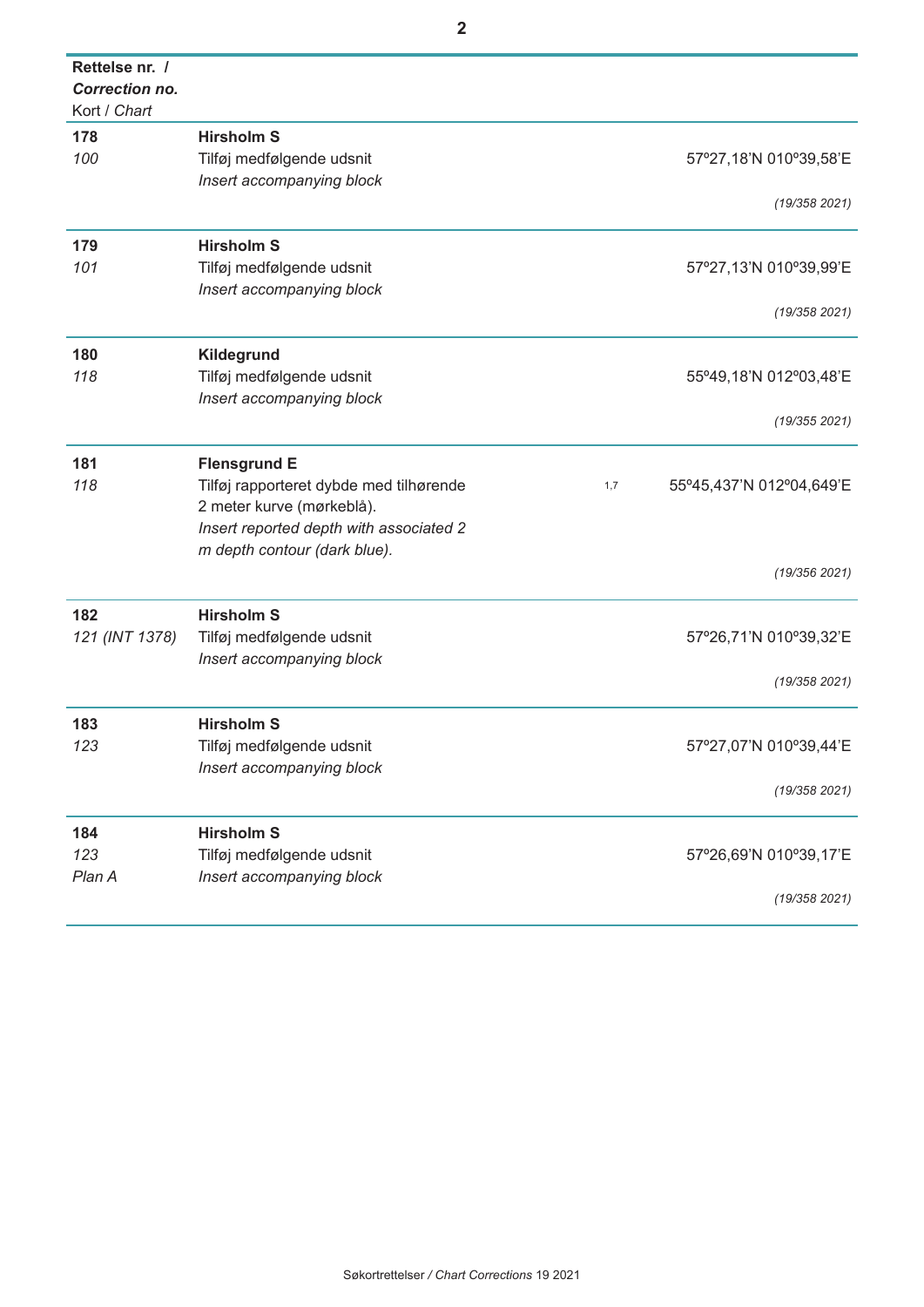## **HAVNEOPLYSNINGER**

### *[www.danskehavnelods.dk](http://www.danskehavnelods.dk/)*

| Hornbæk Havn<br>Anmærkning er udtaget. |                      | <b>Margretheholms Havn</b><br>Anmærkning er tilføjet. |               |
|----------------------------------------|----------------------|-------------------------------------------------------|---------------|
|                                        | (19/3612021)         |                                                       | (19/370 2021) |
| Københavns Havn                        |                      | <b>Svendborg Havn</b>                                 |               |
| Anmærkninger er tilføjet.              |                      | Anmærkning er udtaget.                                |               |
|                                        | (19/368 og 370 2021) |                                                       | (19/351 2021) |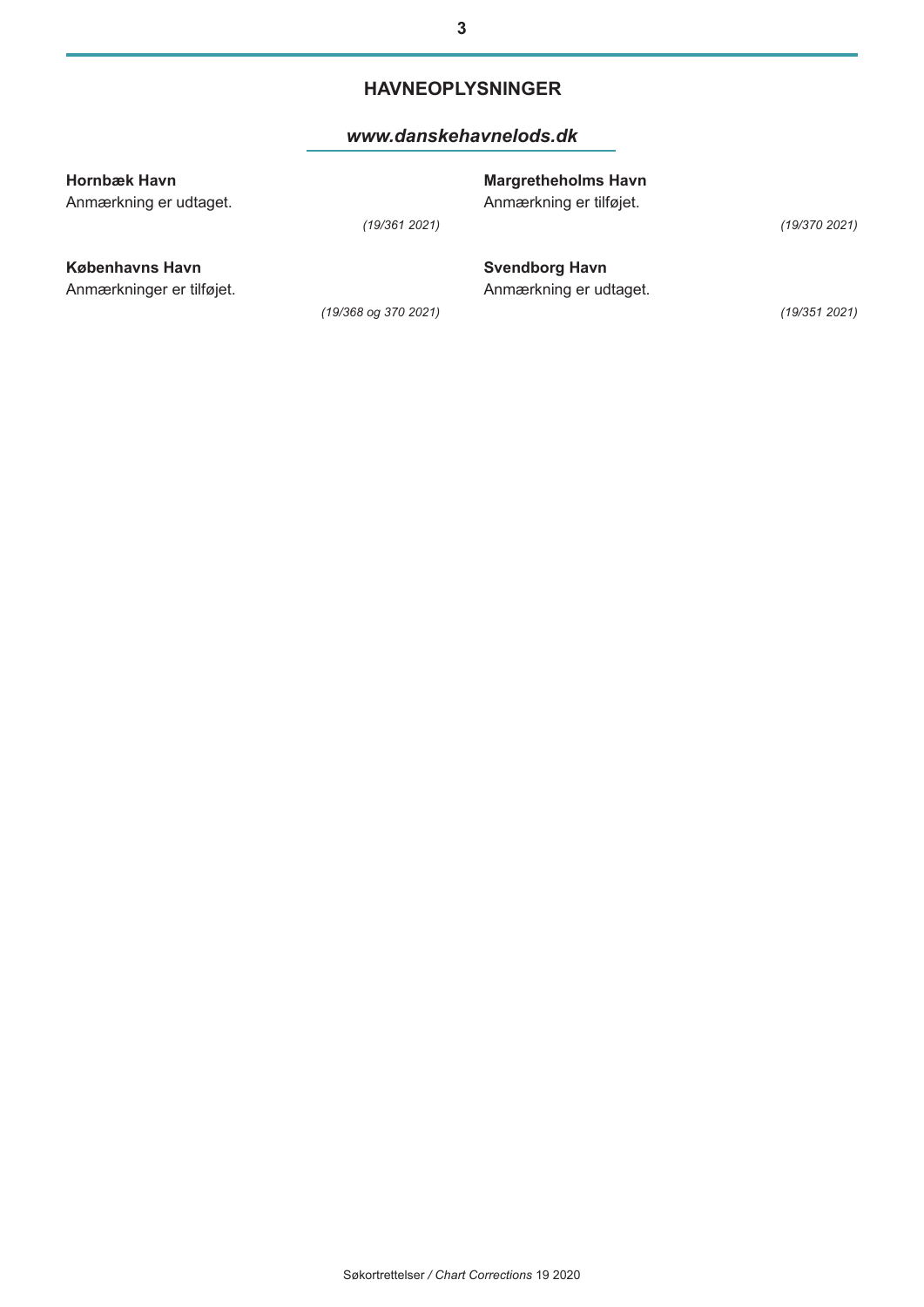

Udsnit kort / *Block chart* 100<br>
FIG330s 30m<br>
& F.WR 30m

 $\begin{bmatrix} 18 \\ -1 \end{bmatrix}$ 

 $+$  $\mathcal{C}$ 

 $\dddot{o}$ *bstn*  $\overline{C_3}$ 





Søkortrettelser */ Chart Corrections* 19 2021



6

 $\mathcal{L}$ 

W.